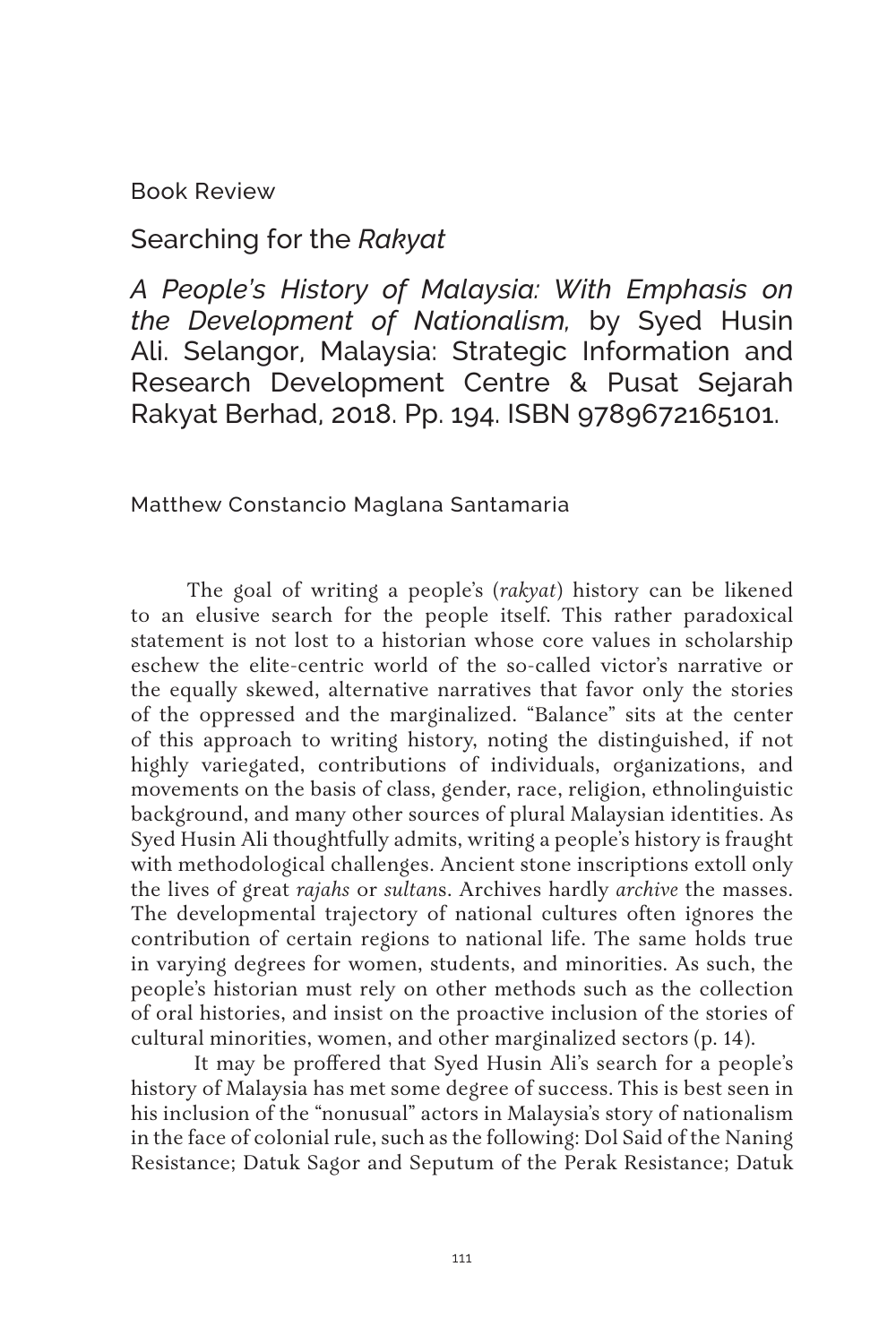Bahaman and Tok Gajah of the Pahang Resistance; Tok Janggut of the Kelantan Resistance; Haji Abdul Rahman Limbong of the Terengganu Resistance; Mat Salleh and Antanum of the Sabah Resistance; and Rentap of the Sarawak Resistance. These aforementioned local actors are either hardly or never mentioned in orthodox histories of Malaysia.

Syed's consistent reference to Sarawak and Sabah in the different periods of Malaysia's history is part of this "balanced" approach to history writing. The same may be said for sections devoted to the actions of nonconservative forces (see non-United Malays National Organization and non-Barisan Nasional) such as the Democratic Action Party (DAP), the Communist Party of Malaya (CPM), and the Barisan Alternatif (BA; Alternative Front). Some space in the tome was also given to the student movement of the 1960s and 1970s, as well as the more recently organized Hindu Rights Action Force (HINDRAF), and the Bersih (Gabungan Pilihanraya Bersih dan Adil; Coalition for Clean and Fair Elections) movements of the 2000s.

Unfortunately, a 177-paged book, excluding references and the indices, cannot truly provide a comprehensive history. The book's brevity works to its disadvantage in spite of Syed's caveat about it being simply "a preliminary step to writing a more complete and carefully researched people's history" (p. 1). For instance, the historical evolution of the Malaysian conception of "citizenship" as presently anchored on its Constitution warrants a lengthier discussion if one intends to truly understand who the *rakyat* are.

Malaysia's plural society traces its early beginning to the British importation of labor from India and China for the purpose of manning the Malayan Peninsula's rich tin mines and rubber plantations (p. 5–77), leaving the Malays in their *kampong* (settlements) to engage in the traditional occupation of farming and fishing. Upon independence, a plural society, albeit nonmulticultural (p. 137), has emerged in the country. Divisions are reflected, if not, as some scholars say, exacerbated by constitutional provisions that recognize "the special position of the *Malays* and natives of the States of Sabah and Sarawak" (Malaysian Constitution, Article 153, Section 1). This society was, during the earlier period, characterized by an ethnic division of labor and an accompanying condition of economic inequality, resulting to ethnic conflict, which violently exploded during the Emergency of 1969. To uplift the economic status of the Malays and other indigenous peoples (i.e., *bumiputera*), the New Economic Policy (NEP), consisting of affirmative action provisions, was adopted in 1971. This was continued by the National Development Policy (NDP) that was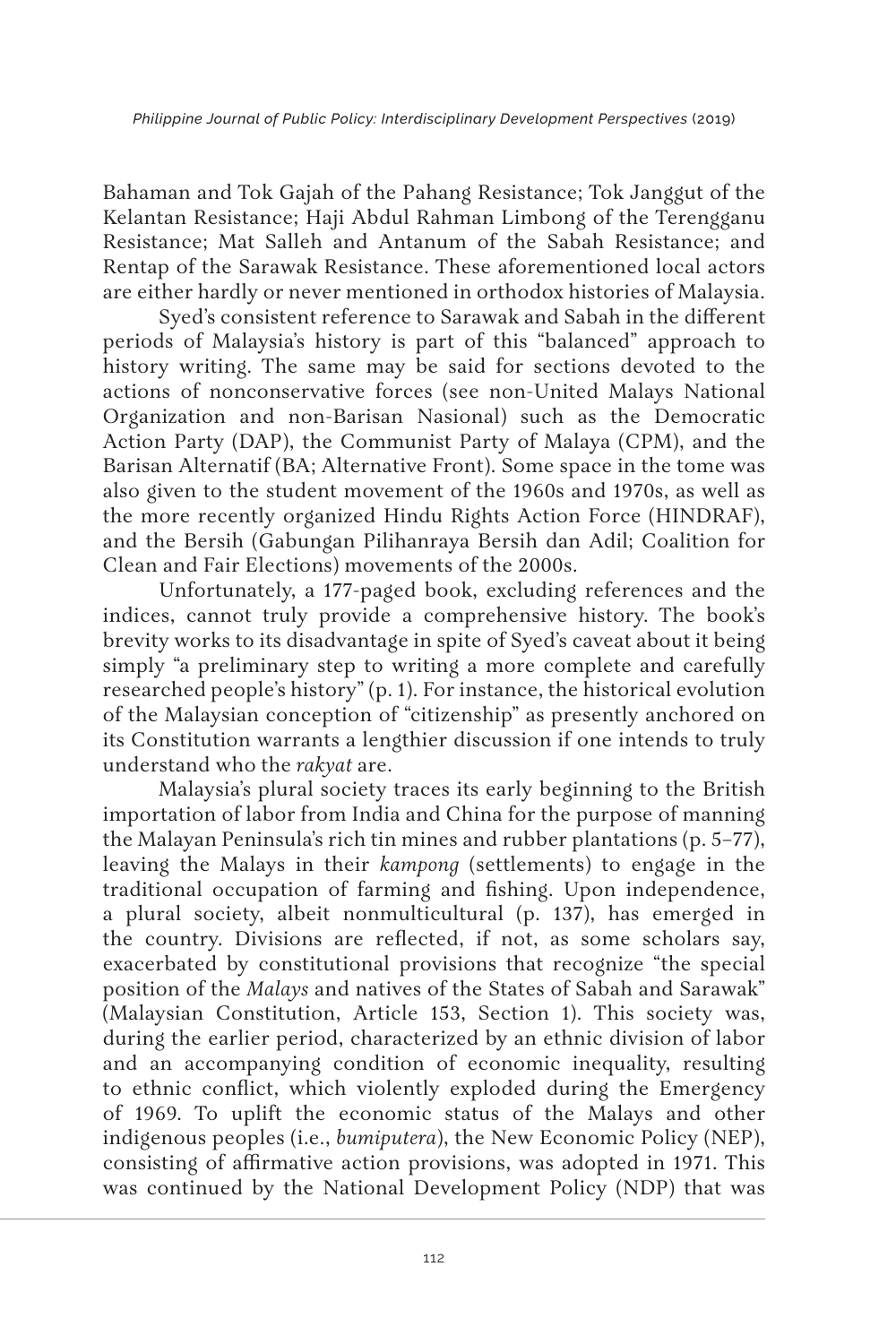promulgated in 1991. Many non-Malays and non-indigenous peoples point to this continuing policy as one that effectively establishes and maintains a political system that divides the people into privileged and nonprivileged classes. The Malaysian rakyat may therefore be seen as a divided people whose histories are, likewise understandably, perceived to be divided. In such a manner, politics bleeds into the history-making of a people.

Central to Malaysia's identity politics is the manner by which "Malay" is defined in the Malaysian Constitution as "one who professes to be a Muslim, habitually speaks the Malay language, and adheres to Malay customs" (Malaysian Constitution, Article 160, Section 2). Privilege is therefore closely related to religion and ethnicity. In Malaysia, a Christian Malay, unlike a Christian Chinese, is an administrative impossibility, if not a complete oxymoron. Within this discursive box of categorization, Jose Rizal, the Philippine national hero who is usually referred to as "the greatest Malay who ever lived," can never be "Malay." Given the evolution of ethnic or what is still obsoletely termed in Malaysia as "racial" categories, and given the special place occupied by Islam as the country's official religion (Malaysian Constitution, Article 3, Section 1), it is understandable for non-Malays, especially the Chinese and Indians, as well as for non-Muslim indigenous peoples, to feel like members of an underprivileged "othered" class. In the state of Sabah, economic pull factors combine with identity politics to create a powder keg-like tense situation that slowly but surely teeter-totters toward crisis. Syed appears to oversimplify the Sabah situation as one that is created by economic pull factors brought about by the establishment of oil palm plantations and other developmental projects:

Many migrants were brought in to fulfill these needs. In Sabah, most of the labour migrants were from the Philippines. But the number of Filipinos who were brought in to work is said to be fewer than those who have been encouraged to enter Sabah for political purposes, especially to become illegal voters. The population of Sabah in 1970 was 651,000 but it increased to about 929,000 ten years later. In 2000, the population of Sabah jumped to 2.45 million people… (pp. 159–60)

The Sabahan discourse on migration, legal or otherwise, as revealed in various articles and commentaries in the local press, points to the confounding effect of migration on Sabah's ethnic and religious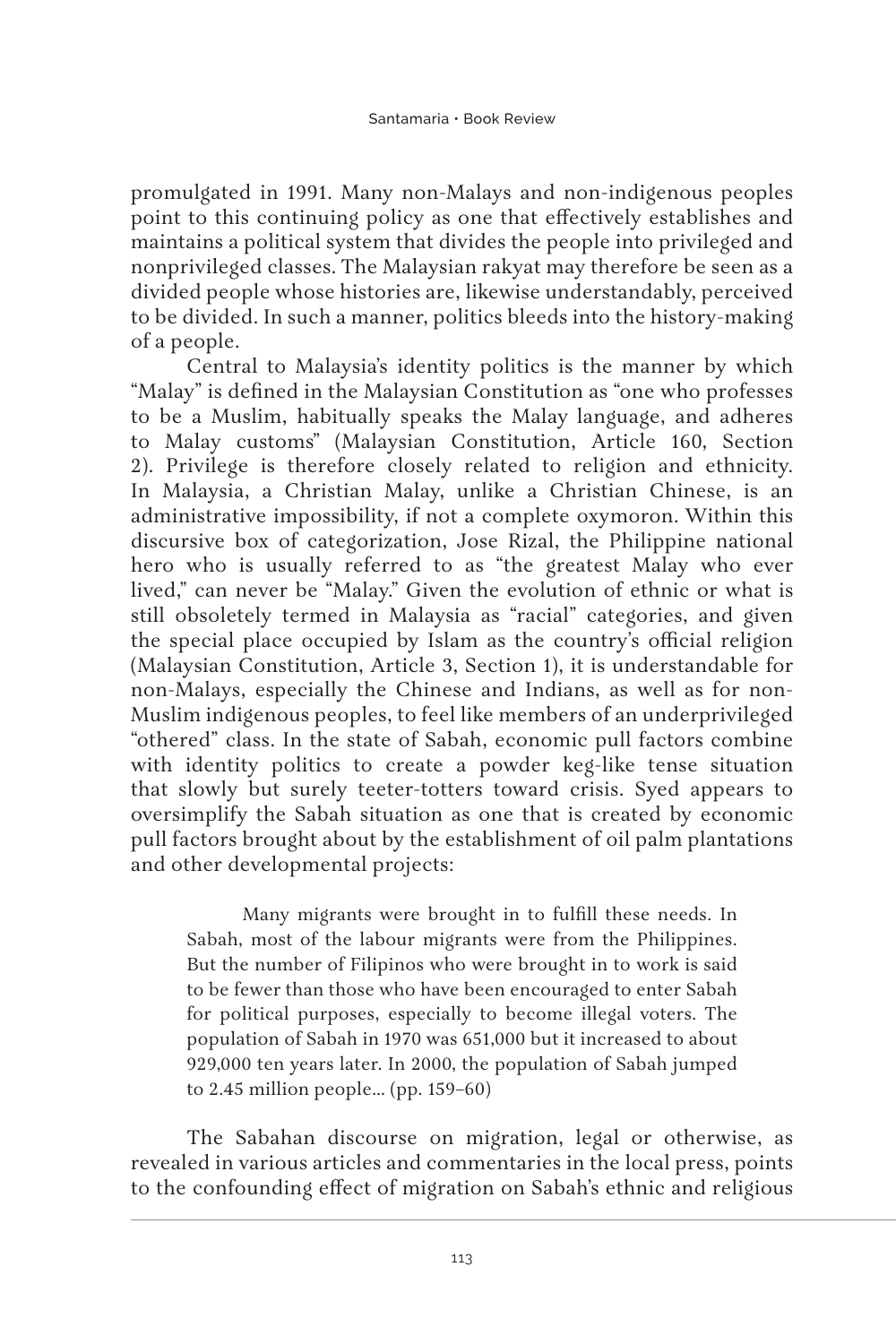composition. Apart from the rather statistically incredible population growth of the state, many point to the influx of Bajau (i.e., Sama) and Suluk (i.e., Tausug) migrants as causes for the dramatic shifts in the Christian-Muslim ratio in the state's total population. The Bajau and Suluk migrants effectively constitute a transnational overlap of ethnicities found on both sides of the Malaysian-Philippine state sea borders, making monitoring by state authorities extremely difficult. The porous and literally fluid space of the *tanah air*—the land and waters of the Sulu and Sulawesi Seas—constitute their ancestral habitat, way before the Philippine and Malaysian states defined or quarrelled about territorial domains. Clearly, the demographic history of the rakyat holds serious implications for the politics of place. Once again, such implications cannot be deeply discussed in the highly limited space of what appears to be an intentionally abbreviated volume.

What is most impressively discussed in the book is the courageous narration of events surrounding the fall from grace of Anwar Ibrahim, the erstwhile friend-turned-enemy-turned-friend of Dr. Mahathir Mohamad. The friendship initially soured upon the coming of the 1997 Asian financial crisis. Some actions taken by Anwar at the time were apparently seen by Mahathir as being pro-World Bank, which he then linked to the growing opposition to his regime (p. 147). Anwar was eventually accused of being "pro-US and pro-Israel" (p. 147), and eventually charged and imprisoned for "sodomy and corruption" (p. 148). Syed mentions that "foreign and local legal observers considered [the trial] one-sided and unfair" (p. 148), publishing in this very same tome, photos of Anwar's badly bruised face resulting from being beaten up in prison. Undoubtedly, this reference, replete with visual aids, will not sit nicely with Mahathir, who most recently has patched things up with Anwar, and who, at the age of 93, has managed to become the world's oldest prime minister upon ousting the scandalridden government of Najib Razak and UMNO-BN (United Malays National Organization–Barisan Nasional), the party and alliance that he nurtured to achieve near-total domination of Malaysian politics in the past two decades or so. These recent events are most unfortunately not part of Syed's book. However, given the heady mix of the rakyat's persistence for reform and democracy, the very real variable of human mortality, and Mahathir's resilience in the face of "the slings and arrows of outrageous fate," Malaysia's continuing past can never be less than interesting.